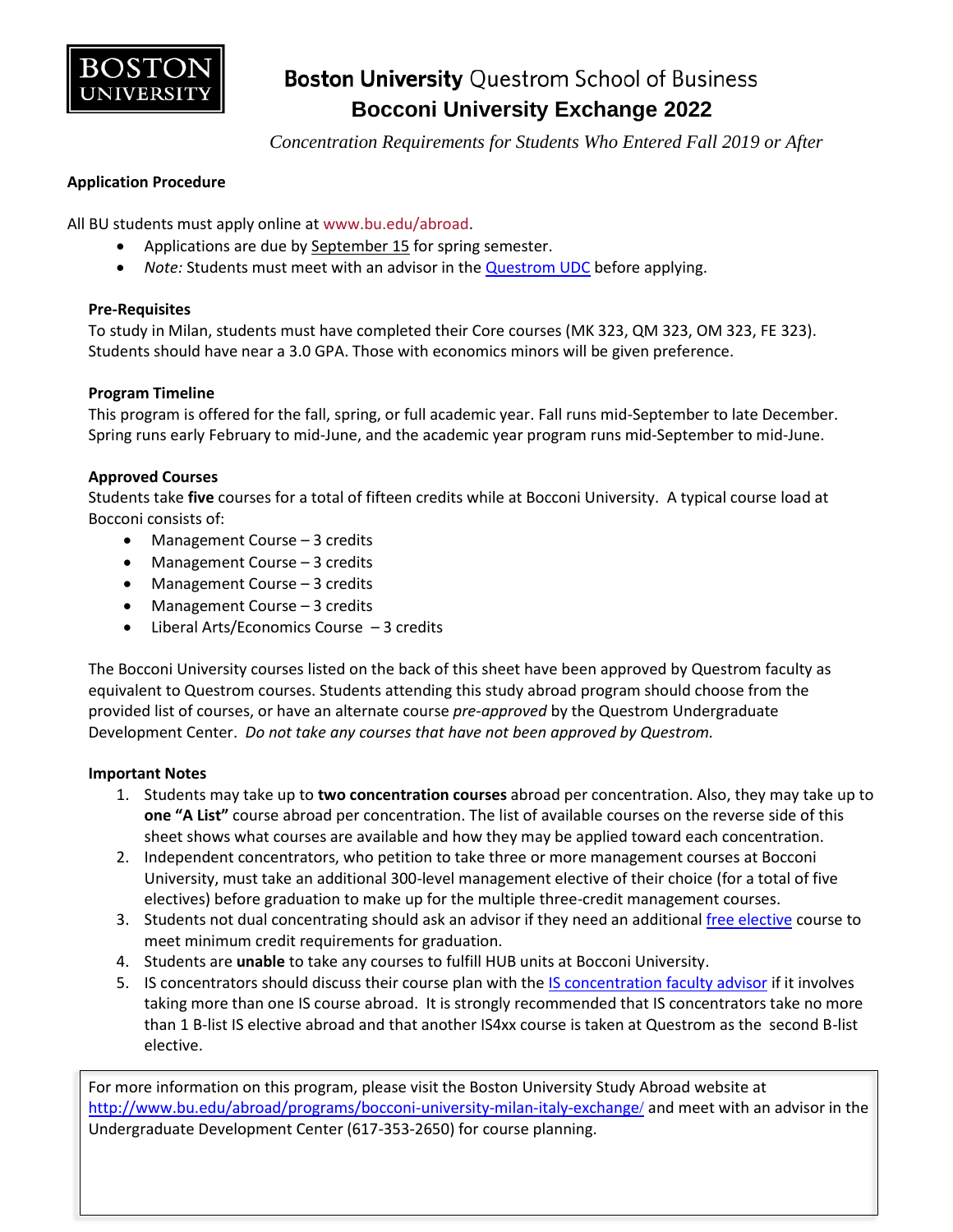### **Bocconi University Exchange 2021**

*Courses scheduled to be offered may change slightly prior to the beginning of the term. This is not an all-inclusive list.*

For further Information about Bocconi University: http://www.unibocconi.eu/. Clic[k HERE](http://didattica.unibocconi.eu/ts/index.php?anno=2020) for a current course schedule and use the navigation on the left to see the courses offered.

### **ALL Previously APPROVED Courses**

### *This is not an exclusive list and course offerings are subject to change.* **Please make sure to check for course availability and get approval from the Questrom UDC for any course not listed below (Approval needed for both management and non-management courses)**

*You may take at most 1 A List course per concentration abroad. You may take at most 2 courses per concentration abroad.*

| <b>Bocconi</b><br><b>Course #</b>                                                                                                                      | <b>Bocconi University Course Title</b>             | Questrom<br><b>Course #</b>                          | <b>Elective Type</b>    |  |  |
|--------------------------------------------------------------------------------------------------------------------------------------------------------|----------------------------------------------------|------------------------------------------------------|-------------------------|--|--|
| <b>Finance</b><br>Max: 2 courses                                                                                                                       |                                                    |                                                      |                         |  |  |
| 30055                                                                                                                                                  | <b>Financial Economics</b>                         | <b>FE 445</b>                                        | A List                  |  |  |
| 30006                                                                                                                                                  | <b>Financial Markets and Institutions</b>          | <b>FE 442</b>                                        | <b>B</b> List           |  |  |
| 30150                                                                                                                                                  | Introduction to Options and Futures                | <b>FE 429</b>                                        | <b>B</b> List           |  |  |
| 30181                                                                                                                                                  | The Microstructure of Financial Markets (advanced) | FE 4xx                                               | <b>B</b> List           |  |  |
| 30151                                                                                                                                                  | Principles of International Finance                | FE 4xx                                               | <b>B</b> List           |  |  |
| 30179                                                                                                                                                  | International Project Finance                      | FE 4xx                                               | <b>B</b> List           |  |  |
| 30257                                                                                                                                                  | <b>Corporate Valuation</b>                         | FE 4xx                                               | <b>B</b> List           |  |  |
| 30177                                                                                                                                                  | <b>Financial Modelling</b>                         | FE 4xx                                               | <b>B</b> List           |  |  |
| 30180                                                                                                                                                  | <b>Equity Portfolio Management</b>                 | FE 4xx (cannot<br>take FE458 if<br>take this course) | <b>B</b> List           |  |  |
| 30185                                                                                                                                                  | <b>Business Valuation</b>                          | FE 4XX                                               | <b>B</b> List           |  |  |
| Independent                                                                                                                                            |                                                    |                                                      |                         |  |  |
| All concentration electives listed will count. 2 courses maximum will be applied. Must receive approval from<br>Independent Concentration Coordinator. |                                                    |                                                      |                         |  |  |
| 30206                                                                                                                                                  | Introduction to Management Consulting              | SM <sub>3xx</sub>                                    | Independent<br>Elective |  |  |
| 20552                                                                                                                                                  | Sports Business and Management                     | SM <sub>3xx</sub>                                    | Independent<br>Elective |  |  |
| Max: 1 course<br><b>Information Systems</b>                                                                                                            |                                                    |                                                      |                         |  |  |
| (IS concentrators are strongly encouraged to take another IS4xx course as their second B-list elective upon return to                                  |                                                    |                                                      |                         |  |  |
|                                                                                                                                                        | <b>Questrom</b>                                    |                                                      |                         |  |  |
| 30017                                                                                                                                                  | Corporate Finance                                  | FE449                                                | <b>B</b> List           |  |  |
|                                                                                                                                                        | <b>Innovation and Entrepreneurship</b>             | Max: 2 courses                                       |                         |  |  |
| 30154                                                                                                                                                  | Technology and Innovation Management               | SI 482                                               | <b>B</b> List           |  |  |
| 30263                                                                                                                                                  | <b>Organizing Entrepreneurship</b>                 | SI <sub>4XX</sub>                                    | <b>B</b> List           |  |  |
| 30383                                                                                                                                                  | Digital Disruption and Entrepreneurship            | SI <sub>4</sub> XX                                   | <b>B</b> List           |  |  |
| 20491                                                                                                                                                  | Social Entrepreneurship & Impact Investing         | MO 356                                               | <b>B</b> List           |  |  |
| <b>Global Business</b>                                                                                                                                 |                                                    |                                                      |                         |  |  |
| 30215                                                                                                                                                  | <b>International Business and Management</b>       | IM 445                                               | <b>B</b> List           |  |  |
| Law                                                                                                                                                    |                                                    |                                                      |                         |  |  |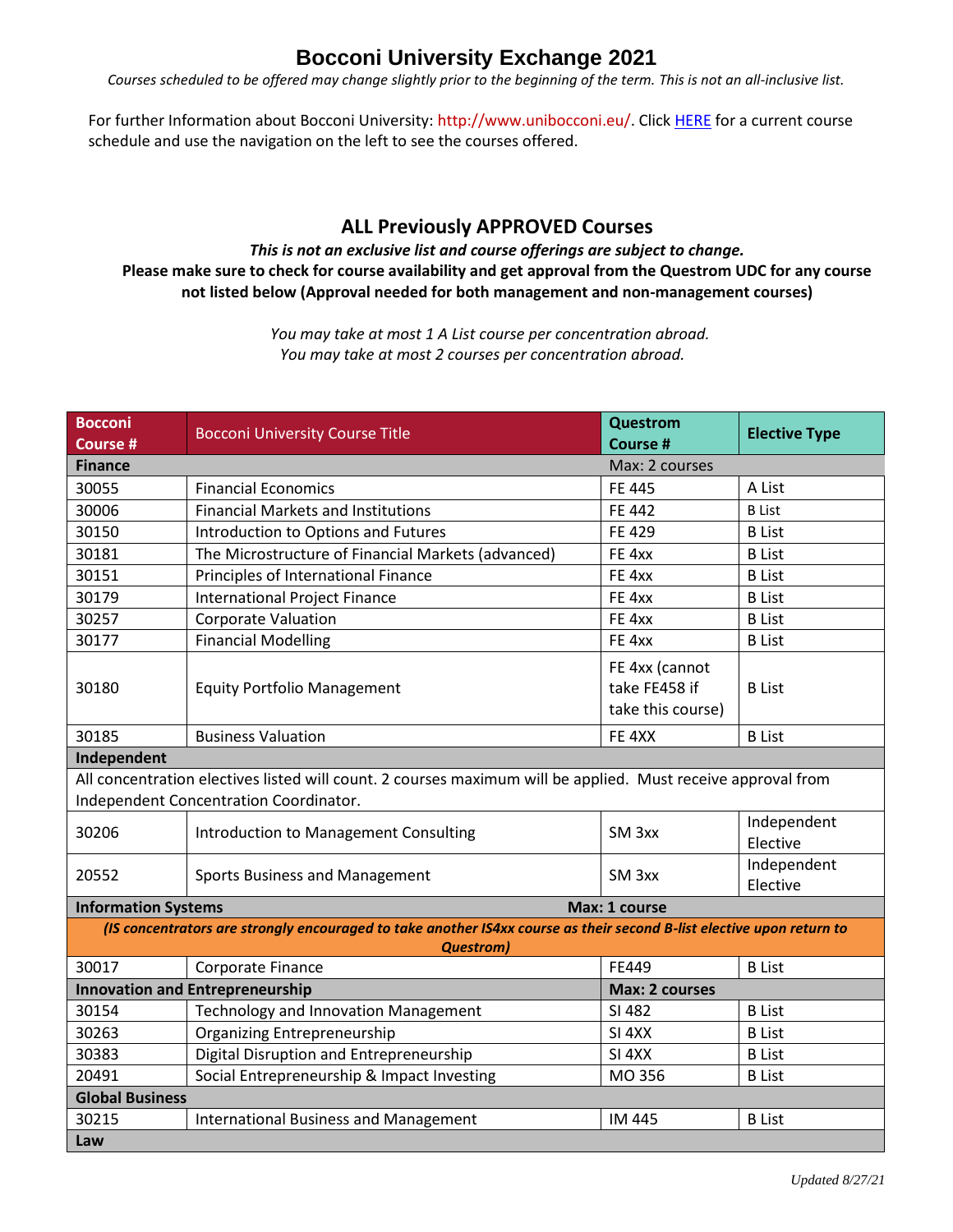## **Bocconi University Exchange 2021**

*Courses scheduled to be offered may change slightly prior to the beginning of the term. This is not an all-inclusive list.*

| 30338                                 | <b>Negotiation Skills</b>                                                                        | MO 448                                    | <b>B</b> List                            |  |  |
|---------------------------------------|--------------------------------------------------------------------------------------------------|-------------------------------------------|------------------------------------------|--|--|
| 20491                                 | Social Entrepreneurship & Impact Investing                                                       | MO 356                                    | <b>B</b> List                            |  |  |
| <b>Marketing</b>                      | <b>Max: 2 courses</b>                                                                            |                                           |                                          |  |  |
| 30228                                 | Marketing Research                                                                               | MK 447                                    | A List                                   |  |  |
| 30295                                 | <b>Psychology of Marketing</b><br>(If take this course, cannot take 30376)                       | <b>MK335</b>                              | <b>B</b> List                            |  |  |
| 30376                                 | <b>Communication and Cultural Consumption Decisions</b>                                          | MK 335/Retailing<br>Concentration         | MK B List,<br>Retailing<br>C List        |  |  |
| 30230                                 | <b>Personal Selling</b>                                                                          | MK 466                                    | <b>B</b> List                            |  |  |
| 30223                                 | <b>Marketing Communication</b>                                                                   | MK 469                                    | <b>B</b> List                            |  |  |
| 30221                                 | <b>Management of Fashion Companies</b><br>(If take this course, cannot take 30379)               | МK<br>Elective/Retailing<br>Concentration | MK B List,<br>Retailing<br><b>B</b> List |  |  |
| 30227                                 | Introduction to e-Marketing and e-Commerce                                                       | <b>MK Elective</b>                        | <b>B</b> List                            |  |  |
| 30259                                 | New Products and Product Management                                                              | <b>MK Elective</b>                        | <b>B</b> List                            |  |  |
| 30379                                 | Country Specific Business Models in Fashion & Luxury (If<br>take this course, cannot take 30221) | <b>MK Elective</b>                        | MK B List,<br>Retailing<br><b>B</b> List |  |  |
| 30338                                 | <b>Negotiation Skills</b>                                                                        | MO 448                                    | <b>B</b> List                            |  |  |
| 30017                                 | Corporate Finance                                                                                | FE 449                                    | <b>B</b> List                            |  |  |
| <b>Management &amp; Organizations</b> |                                                                                                  |                                           |                                          |  |  |
| 30338                                 | <b>Negotiation Skills</b>                                                                        | MO 448                                    | <b>B</b> List                            |  |  |
| 20491                                 | Social Entrepreneurship & Impact Investing                                                       | MO 356                                    | <b>B</b> List                            |  |  |
| <b>Operations Management</b>          |                                                                                                  |                                           |                                          |  |  |
| 30211                                 | Lean Management                                                                                  | OM 465                                    | <b>B</b> List                            |  |  |
| 30154                                 | <b>Technology and Innovation Management</b>                                                      | SI 482                                    | <b>B</b> List                            |  |  |
| 30214                                 | <b>Sustainable Operations Management</b>                                                         | OM Elective                               | <b>B</b> List                            |  |  |
| 30295                                 | <b>Psychology of Marketing</b><br>(If take this course, cannot take 30376)                       | MK 335                                    | <b>B</b> List                            |  |  |
| 30376                                 | <b>Communication and Cultural Consumption Decisions</b>                                          | MK 335/Retailing<br>Concentration         | <b>B</b> List                            |  |  |
| <b>Strategy</b>                       |                                                                                                  |                                           |                                          |  |  |
| 30154                                 | Technology and Innovation Management                                                             | SI 482                                    | A List                                   |  |  |
| 30296                                 | <b>Global Sustainability Strategy</b>                                                            | SI 453                                    | <b>B</b> List                            |  |  |
| 30215                                 | <b>International Business and Management</b>                                                     | IM 445                                    | <b>B</b> List                            |  |  |
| <b>Non-Management Electives</b>       |                                                                                                  |                                           |                                          |  |  |
| 30054                                 | <b>International and Monetary Economics</b>                                                      | <b>CAS EC 392</b>                         | <b>EC</b> elective                       |  |  |
| 30057                                 | <b>International Economics</b>                                                                   | <b>CAS EC 391</b>                         | <b>EC</b> elective                       |  |  |
| 30147                                 | The Economics of Imperfect Labour Markets                                                        | <b>CAS EC 356</b>                         | <b>EC</b> elective                       |  |  |
| 30261                                 | <b>Experimental Economics and Psychology</b>                                                     | CAS EC323                                 | <b>EC</b> elective                       |  |  |
| 30313                                 | Economics of Instructions and Culture                                                            | CAS EC3XX                                 | <b>EC</b> elective                       |  |  |
| 30387                                 | <b>Climate Change Economics</b>                                                                  | CAS EC371                                 | EC elective                              |  |  |